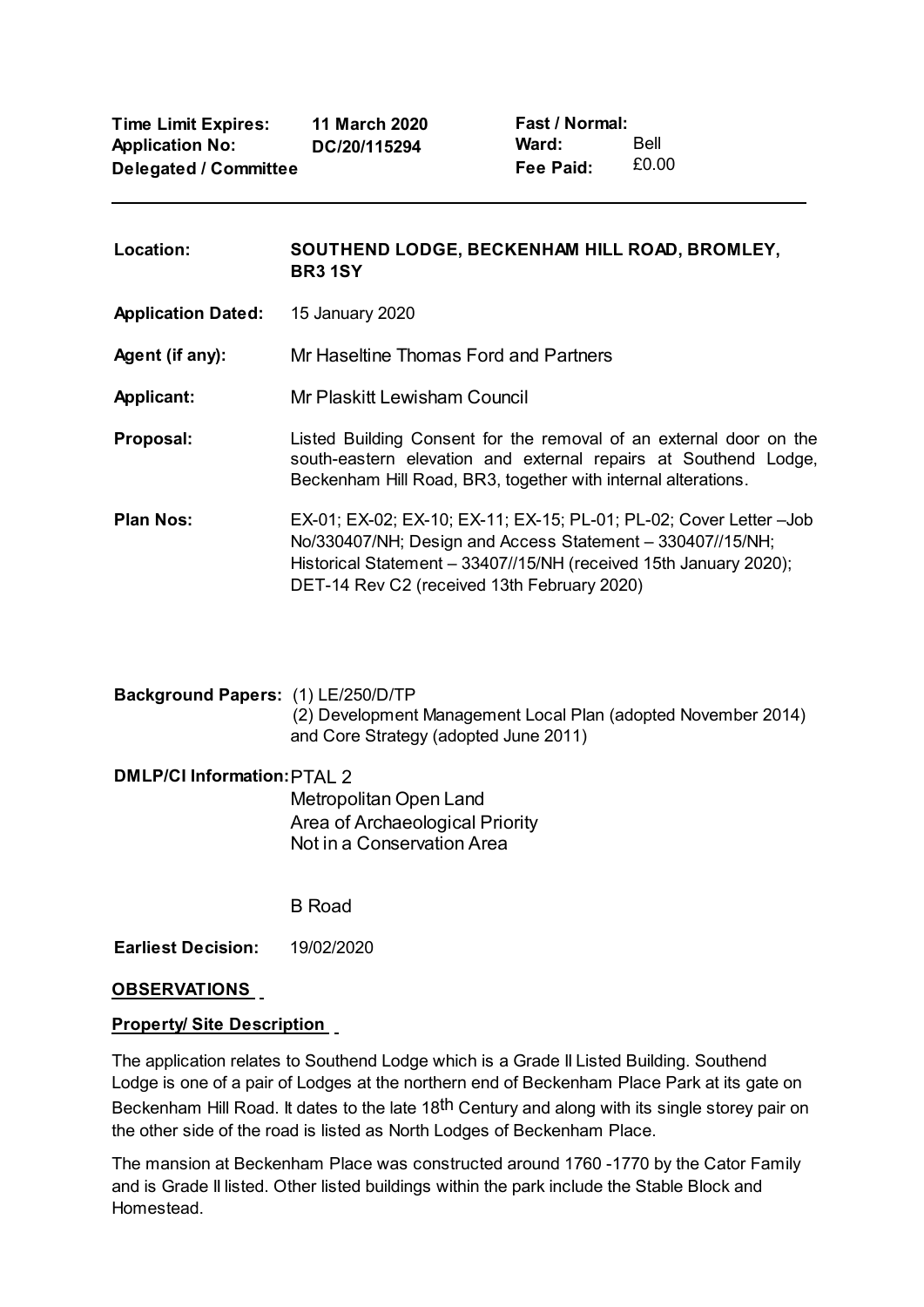The lodge has developed over time with a post-war ground floor extension to the eastern side with a flat roof. The addition of the ground floor extension appears to have resulted in some alteration to the fabric and plan form internally, specifically the creation of a new door opening at foot of the stairs into the extension and blocking of an original doorway from the stairs to the rear room.

The building's significance lies in its association with the mansion and parkland and its architectural and group value with the single storey lodge the other side of the road.

## **Relevant Planning History**

No relevant planning history.

#### **Present Application**

The present application is for Listed Building Consent for the removal of an external door on the south-eastern elevation and external repairs at Southend Lodge, Beckenham Hill Road, BR3, together with internal alterations.

The internal alterations in the extension include the removal of the internal walls and the area would be reconfigured to provide male and female toilets and changing facilities, a unisex shower and corridor access to the existing staircase. Within the historic part of the lodge, the alterations relate to the provision of a kitchen to the middle room and removal of a wall section below the staircase.

### **Consultation**

As part of the consultation process, one neighbouring address, Ward Councillors, and Historic England were consulted. Comments were received from Historic England, these comments will be detailed below.

A public notice was displayed and press advert was published.

Conservation were consulted in regards to this application and their comments will be incorporated in the planning considerations section below.

#### *Historic England*

The comments received from Historic England stated that they do not consider it necessary to comment on this application.

### **Policy Context**

#### **Introduction**

Section 70(2) of the Town and Country Planning Act 1990 (as amended) sets out that in considering and determining applications for planning permission the local planning authority must have regard to:-

- (a) the provisions of the development plan, so far as material to the application,
- (b) any local finance considerations, so far as material to the application, and
- (c) any other material considerations.

Section 38(6) of the Planning Compulsory Purchase Act 2004 makes it clear that 'if regard is to be had to the development plan for the purpose of any determination to be made under the planning Acts the determination must be made in accordance with the plan unless material considerations indicate otherwise'. The development plan for Lewisham comprises the Core Strategy, Development Plan Document (DPD) (adopted in June 2011), DMLP (adopted in November 2014) and policies in the London Plan (March 2015). The NPPF does not change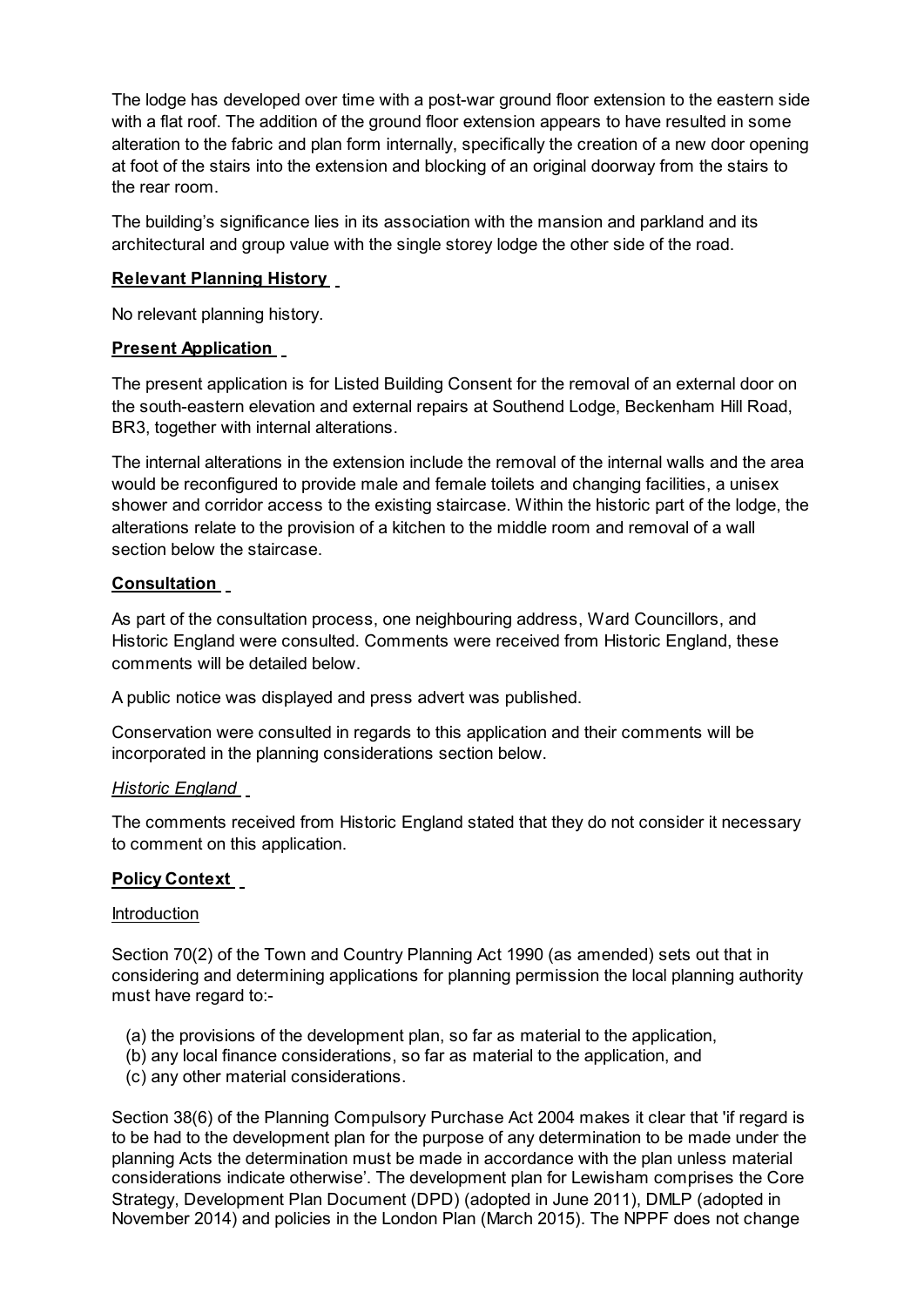the legal status of the development plan.

Planning (Listed Buildings and Conservation Areas) Act 1990: S.66/S.72 gives the LPA special duties in respect of heritage assets.

## National Planning Policy Framework (NPPF)

The revised NPPF was published on 19th February 2019 and is a material consideration in the determination of planning applications. It contains at paragraph 11, a 'presumption in favour of sustainable development'. Annex 1 of the NPPF provides guidance on its implementation. In summary, this states in paragraph 213, that policies in the development plan should not be considered out of date just because they were adopted prior to the publication of the NPPF and in regard to existing local policies, that '…due weight should be given to them, according to their degree of consistency with this Framework (the closer the policies in the plan to the policies in the Framework, the greater the weight that may be given)'.

Officers have reviewed the Core Strategy and Development Management Local Plan for consistency with the NPPF and consider there are no issues of significant conflict. As such, full weight can be given to these policies in the decision making process in accordance with paragraph 213 of the NPPF.

### London Plan

In March 2016 the London Plan (consolidated with alterations since 2011) was adopted. The policies relevant to this application are:

Policy 7.4 Local character

Policy 7.8 Heritage assets and archaeology

### Draft London Plan

The Mayor of London published a draft London Plan on 29 November 2017. The Examination in Public was held between 15th January and 22nd May 2019. The Inspector's report and recommendations were published on 8 October 2019. The Mayor issued to the Secretary of State the Intend to Publish London Plan on 9th December 2019. This document now has some weight as a material consideration when determining planning applications.

Policy HC1 Heritage Conservation and growth

#### Core Strategy

The Core Strategy was adopted by the Council at its meeting on 29 June 2011. The Core Strategy, together the Development Management Local Plan and the London Plan is the borough's statutory development plan. The following lists the relevant strategic objectives, spatial policies and cross cutting policies from the Lewisham Core Strategy as they relate to this application:

Core Strategy Policy 15 High quality design for Lewisham Core Strategy Policy 16 Conservation areas, heritage assets and the historic environment

### Development Management Local Plan

The Development Management Local Plan (DMLP) was adopted on 26 November 2014. The following policies are considered to be relevant to this application: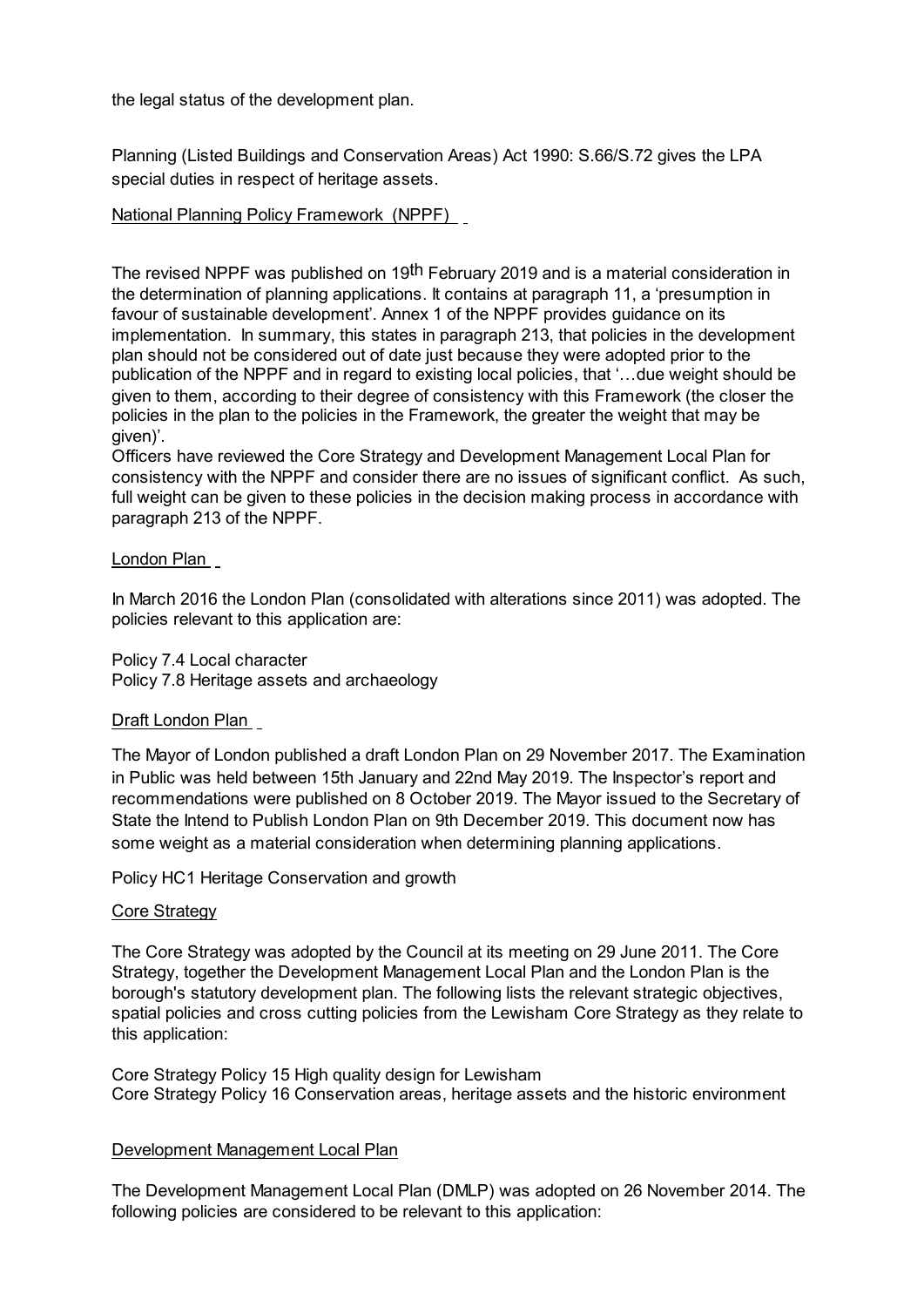DM Policy 30 Urban design and local character

DM Policy 31 Alterations and extensions to existing buildings including residential extensions DM Policy 36 New development, changes of use and alterations affecting designated heritage assets and their setting: conservation areas, listed buildings, schedule of ancient monuments and registered parks and gardens

## **Planning Considerations**

The main planning considerations for the proposal are the impact of the proposal on the design, appearance, historic fabric and historic interest of the Listed Building.

### *Design and Impact on Listed Building*

Section 66 of the Planning (Listed Buildings and Conservation Areas) Act 1990 gives LPAs the duty to have special regard to the desirability of preserving the building or its setting or any features of special architectural or historic interest which it possesses.

Relevant paragraphs of Chapter 16 of the NPPF set out how LPAs should approach determining applications that relate to heritage assets. This includes giving great weight to the asset's conservation, when considering the impact of a proposed development on the significance of a designated heritage asset. Further, that where a development proposal will lead to less than substantial harm to the significance of a designated heritage asset that harm should be weighed against the public benefits of the proposal.

LPP 7.4 and 7.8, DLPP HC1, CSP 15 and 16, DMLP 30, 31 and 36 reflect this and are relevant.

The internal alterations and associated infilling of the door on the south-eastern elevation are largely associated with the single storey extension furthest from the road, which dates to the c.1960s. This area does not contribute to the buildings significance, the proposed alterations are not considered to have an unacceptable impact the listed building.

The removal of the partition under the stairs to create more space for furniture and a wider route through to the front room for those workers using the space will result in the loss of small portion of historic fabric. The age of this is not clear, the soffit under the stairs appears to have been re-plastered and the partition may have also been re-plastered. The fabric itself is of low significance being in an area of lesser importance and without any significant features, its removal will not result in the loss of the appreciation of the original plan form of the building. The loss is of the partition is considered to be justified as the refurbishment will enable to the building to be retained in an eminently suitable and viable use.

A plank panelled portion above the existing door to the understairs cupboard will be retained as part of the bulkhead under the stairs, which will preserve fabric of some visual interest.

The eastern elevation of the building currently incorporates flues and vents, no amendments are shown to these. The architect suggested on the site visit that any new flues/vents that could be required as a result of the proposed works has not been resolved during the current application. An informative will be added to the permission advising that Listed Building Consent will be required for any new pipes, soil-stacks, flues, vents or ductwork that would be fixed to the external faces of the building.

### **Conclusion**